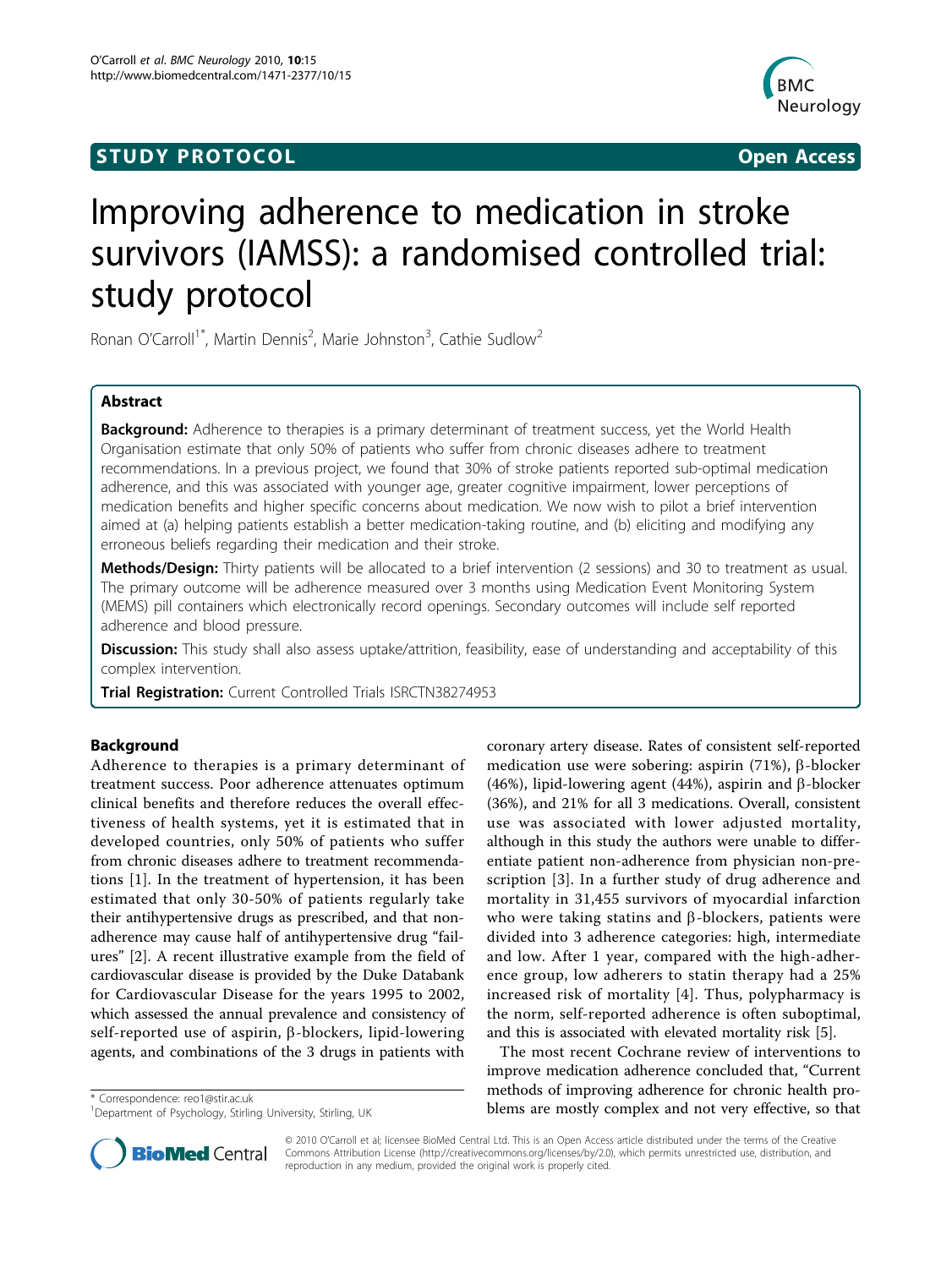the full benefits of treatment cannot be realized. High priority should be given to fundamental and applied research concerning innovations to assist patients to follow medication prescriptions for long-term medical disorders" [[6](#page-7-0)]. Our aim is to improve medication adherence in the secondary prevention of stroke. Stroke is the third most common cause of death in the UK, and is the most common cause of severe physical disability amongst adults. The National Audit Office recently estimated that the annual cost of caring for people with stroke is £7 billion per year in the UK alone [[7](#page-7-0)]. The risk of a recurrent stroke is 30-43% within 5 years, and it is estimated that, currently, 11,626 strokes occur annually in the Scottish population [\[8\]](#page-7-0). Large randomised controlled trials and meta-analyses have identified several drugs which significantly reduce the risk of future vascular events after stroke. The Scottish Intercollegiate Guidelines Network (SIGN) guidelines for secondary prevention after stroke now recommend antiplatelet therapy and reduction of both blood pressure and cholesterol level [[9\]](#page-7-0). The estimated efficacy of these drugs in helping prevent a further stroke in Scotland is outlined in Table 1.

A major risk factor for recurring vascular events or death is therefore non-adherence to medication, but only limited data are available on patient adherence to medication intended to prevent recurrent stroke. However, there is no reason to believe that stroke patients should demonstrate better adherence than in other chronic conditions. In fact, the reverse is more plausible, given that stroke often causes memory impairment, which is known to cause adherence problems. In a study of over 3,000 patients in Germany, Hamann et al. [[10](#page-7-0)] reported that 84% were still taking aspirin at oneyear post stroke, 77% oral anticoagulants, but only 61% who were prescribed clopidogrel at discharge were still taking it one year later. Sappok et al. [[11](#page-7-0)] also reported from a follow-up study one year after stroke and found that only 70% of patients were still taking cholesterolreducing treatment. Data from the Netherlands revealed that by 1 year after ischaemic stroke, 22% of patients who had been taking oral anticoagulation had stopped, half of whom did so "for non-medical reasons" such as perceived adverse effects, patient request etc. [\[12\]](#page-7-0). Thus, the available data on stroke patients suggest that adherence is often sub-optimal, and that many patients are consequently at a significantly increased risk of a further stroke and/or cardiovascular event.

## Fractionating Adherence

Adherence is the end result of a complex set of perceptions, attitudes, cognitive abilities, intentions and behaviours. It has proved useful to distinguish between deliberate non-adherence (intentional) and non-deliberate non-adherence (non-intentional) [[1\]](#page-7-0). The aim of this pilot project is to improve intentional adherence by addressing beliefs that act as a barrier to adherence and to reduce non-intentional non-adherence by developing plans to help reduce forgetting.

#### Intentional non-adherence

Our theoretical framework is based around Leventhal's self-regulation theory [[13](#page-7-0)]. This theory posits that patients have a common-sense model of their illness in terms of beliefs regarding how long a condition will last, whether it is acute or chronic, what sort of treatments will help, etc. Superimposed upon this framework of illness beliefs are beliefs about treatment, particularly the perceived necessity of medication versus concerns about possible harmful effects of medication [[14\]](#page-7-0). Our recently completed study [[15\]](#page-7-0) on determinants of adherence in stroke patients supported self-regulation theory: it identified that stroke patients' concerns about their medication (e.g. dependence, toxicity, too many tablets) were key determinants of poor adherence. We therefore aim to elicit and attempt to modify erroneous beliefs about medication and stroke in this pilot randomised trial of a brief intervention.

#### Non-intentional non-adherence

Many patients forget to take their medication as directed. Our previous study on adherence in stroke patients established that cognitive impairment (as measured by the Mini Mental State Examination (MMSE)) was significantly associated with poor adherence [[15\]](#page-7-0). An impressive body of evidence has accumulated showing that brief

Table 1 Estimated impact of pharmaceutical interventions to prevent recurrent strokes in Scotland

| Intervention                   | Number of Strokes avoided | % of all strokes in Scotland |
|--------------------------------|---------------------------|------------------------------|
| Aspirin                        | 926                       | (8%)                         |
| Statins to reduce cholesterol  | 854                       | (7%)                         |
| Drugs to reduce blood pressure | 751                       | (6%)                         |
| Dipyridamole added to aspirin  | 432                       | (4% )                        |
| Anticoagulants                 | 376                       | (3%)                         |

Taken from Health in Scotland 2007, Annual Report of the Chief Medical Officer, based on Table 18.4 in Warlow et al. [\[8\]](#page-7-0). The numbers in the table are derived from applying estimates from randomised trials and meta-analyses of the reduction in stroke risk achieved by adding each intervention sequentially to the previous one(s), assuming that these interventions are fully adhered to by all eligible patients with ischaemic stroke or transient ischaemic attack (TIA) in Scotland. Untreated recurrent stroke risks are derived from UK population-based stroke registry data.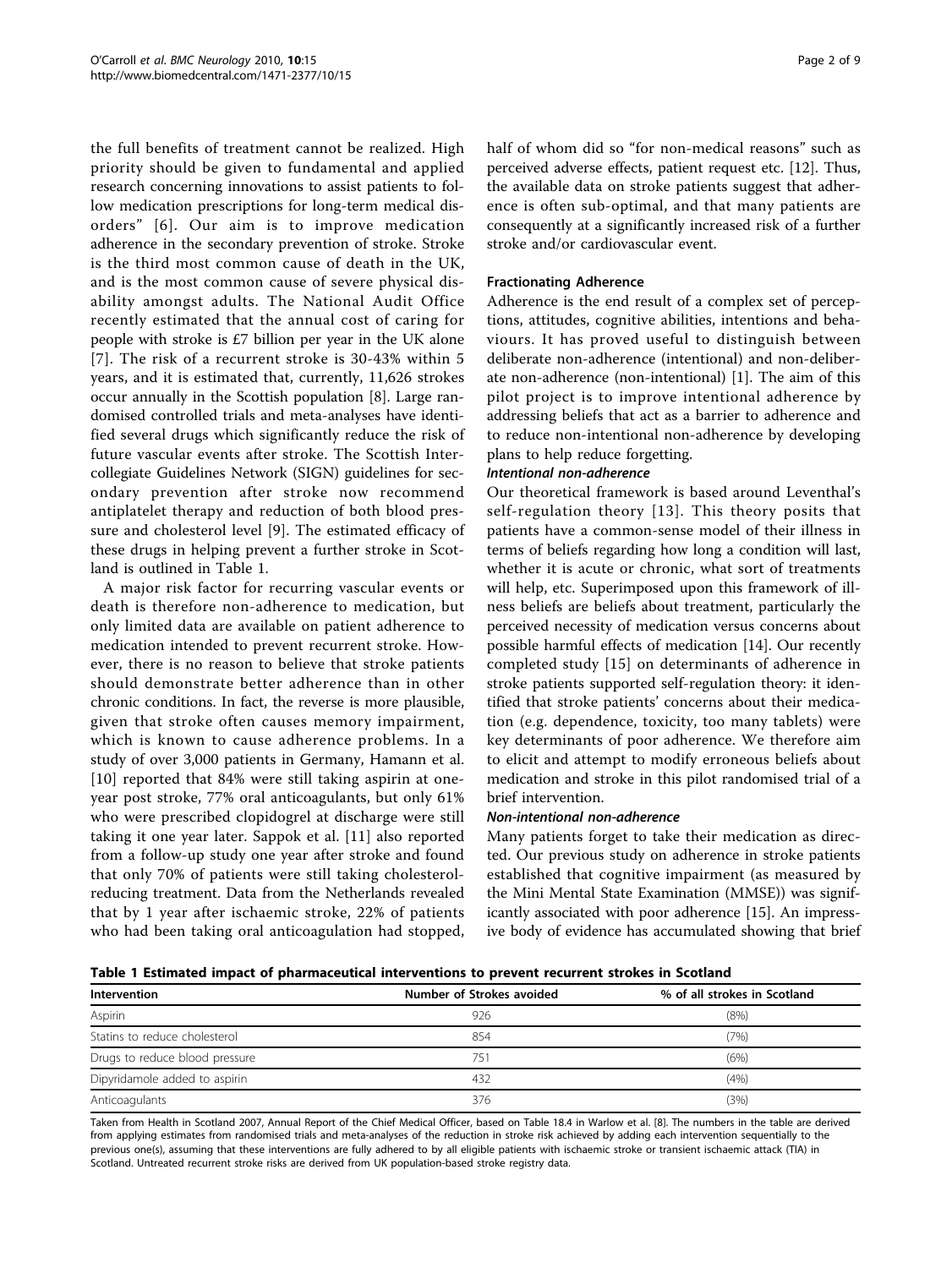and easy-to-complete implementation intentions interventions are effective at reducing forgetting and in improving medication adherence [[16](#page-7-0)]. These involve patients writing down exactly when and where they will take their medication, using the format of an if-then plan ("If it is time X in place Y and I am doing Z, then I will take my pill dose"). The evidence clearly indicates that if-then planning makes people highly sensitive to the cues that they have written down, and means that they can act swiftly and effortlessly as soon as these cues are encountered, thus environmentally cued habits are established. Implementation intentions remove the burden of having to think about and remember when to act by using environmental cues to trigger the desired behaviour. The load on prospective memory is reduced as habitual responses are established (e.g. first cup of tea at breakfast in the kitchen cues taking morning medication). In a recent example, Brown et al. [[17](#page-7-0)] showed that a simple if-then plan in epilepsy patients resulted in intervention participants showing improved adherence relative to controls on all three outcomes: doses taken in total (93.4% vs. 79.1%), days that correct dose was taken (88.7% vs. 65.3%), and doses taken on schedule (78.8% vs. 55.3%), all  $p < .01$ . Importantly, participants with the greatest degree of cognitive impairment benefited most from the intervention [\[17](#page-7-0)].

#### Framework

We have developed our intervention using the new Medical Research Council (MRC) Guidance on developing and evaluating complex interventions [\[18](#page-7-0)]. We have completed the development work of the MRC framework and have identified the evidence base, utilised an appropriate theoretical model of adherence (self-regulation), and identified process variables that relate to both intentional and non-intentional adherence. We now wish to embark on feasibility/piloting where we will test a brief intervention, in terms of recruitment, retention, acceptability and efficacy, and use the results of the pilot to inform the sample sizes required for a larger, more definitive trial. The intervention has two components, tackling both intentional and non-intentional non-adherence, and each component has a strong, supportive evidence base.

We recently found that 30% of stroke patients reported sub-optimal medication adherence at interview. Approximately one third of the variance in self-reported poor adherence was predicted by the following four variables: (1) younger age, (2) greater cognitive impairment, (3) lower perceptions of medication benefits, and particularly, (4) greater specific concerns about medications (toxicity, side effects etc.) [[15](#page-7-0)]. Our qualitative interview findings confirmed the questionnaire results by showing that (a) medication concerns were key determinants of medication taking behaviour and also (b) the establishment of a habitual routine for medication taking was seen as vital. The findings from that study justify the evaluation of a pilot intervention trial aimed at targeting both intentional and non-intentional components, with the goal of improving medication adherence.

#### Aims

To pilot the feasibility of a brief intervention in stroke patients exhibiting sub-optimal adherence with the aim of:

(a) establishing a better medication taking routine using an implementation intentions intervention

(b) eliciting and modifying any emergent erroneous beliefs regarding the patient's medication and their stroke.

We will test whether medication routines and beliefs are changeable, and if the results are promising, this will pave the way for a larger randomised controlled trial (RCT) to determine whether adherence is improved, physiological risk is changed (e.g. via reduction in blood pressure), and rate of recurrent vascular events is reduced.

#### Research questions

(a) Is the brief intervention feasible, understandable and acceptable (e.g. regarding uptake/attrition)?

(b) Does the intervention improve adherence?

(c) Is improvement in adherence mediated by (i) changes in illness and medication beliefs and/or (ii) reduced forgetting?

(d) What effect size is observed to inform the power calculation for a larger, more definitive study?

## Methods/Design

#### Recruitment

In order to maximise recruitment and the representativeness of the sample, we shall attempt to recruit and obtain consent from consecutive patients who are discharged from the Edinburgh Western General Hospital stroke units and clinics and who are prescribed secondary antihypertensive medication. Our previous experience suggests that this approach will significantly improve trial recruitment. Currently approximately 300 in-patients and 400 out-patients are discharged per year, with over 60% prescribed antihypertensive medication. We will screen 400 first-time stroke (ischaemic and haemorrhagic) or Transient Ischaemic Attack (TIA) patients, and expect a 75% response rate (300). We plan to include both stroke and TIA patients since both groups of patients are treated in a similar way with secondary prevention drugs and are likely to have similar issues with respect to non-adherence [[9](#page-7-0)]. We have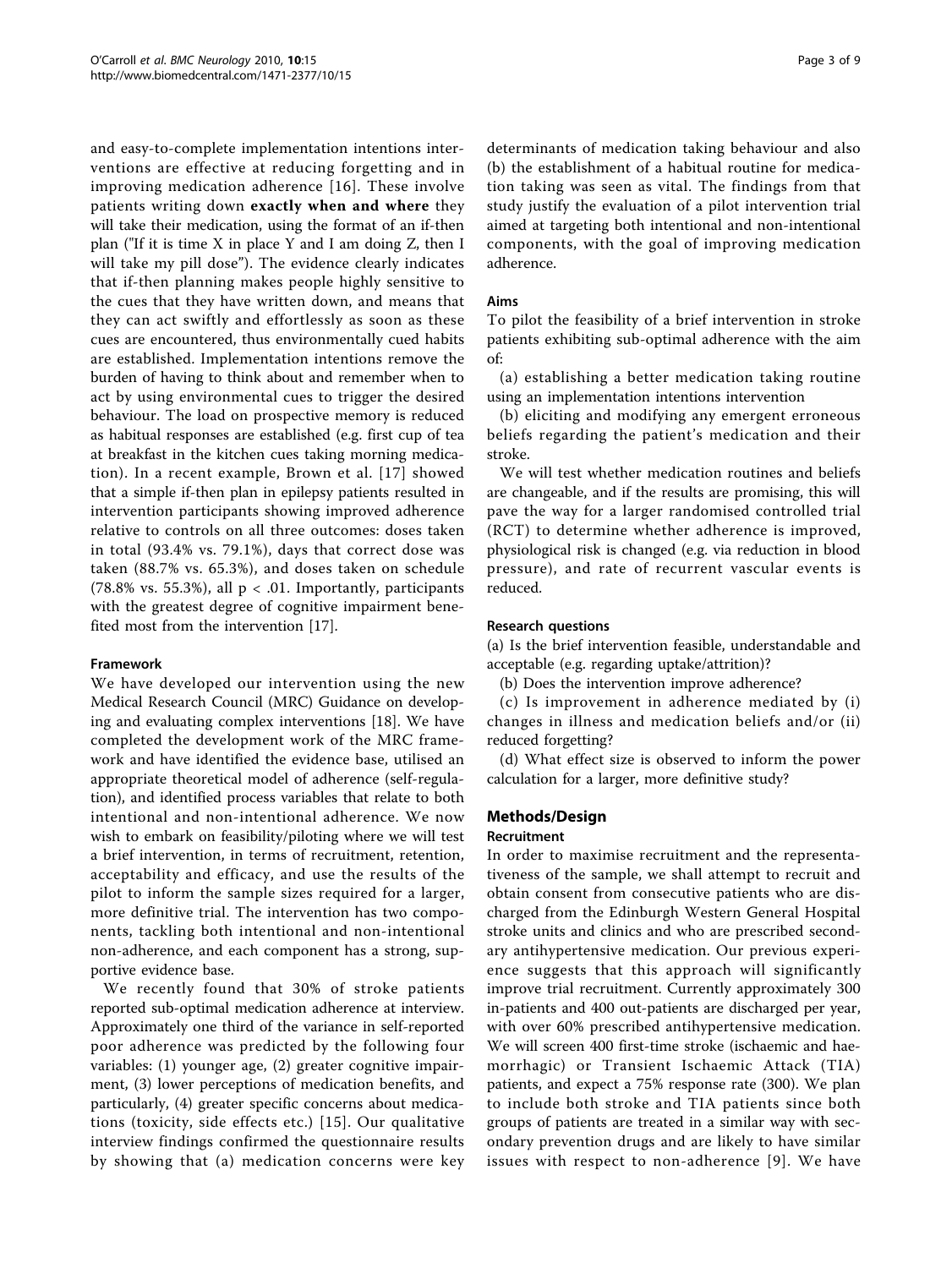decided to focus on the early months following stroke in order to maximise the likelihood of preventing a further stroke. Poor adherence will have a much greater effect on stroke risk in the first few months because the risk of stroke (and thus the absolute risk reductions associated with drug treatment) is highest at this stage [\[19](#page-7-0)]. Furthermore, following Petrie et al. [[20\]](#page-7-0), we believe that the efficacy of the intervention will be enhanced by eliciting and correcting dysfunctional stroke and medication beliefs soon after preventative drugs are started. However, we have to strike a careful balance between early intervention, and also allowing enough time for participants to demonstrate variance in adherence, so that we can specifically target those showing sub-optimal adherence, thus our decision to assess adherence at 3 months post stroke or TIA. Consenting participants will therefore be contacted by post 3 months after their event and asked to complete the Medication Adherence Self Report Scale (MARS) [[21](#page-7-0)] and return it in a stamped addressed envelope. In this mailing, we will also ask participants to complete the Brief Illness Perceptions Questionnaire [[22](#page-7-0)] and the Beliefs about Medication Questionnaire [[23\]](#page-7-0). This will allow us to economically test the robustness and replicability of the association we previously observed between specific medication concerns and self-reported adherence in a new large sample of TIA/stroke patients. We will then invite all those reporting sub-optimal adherence on the MARS (score of 24 or less) to participate. Based on our earlier study we conservatively estimate that approximately 30% will report some degree of poor adherence, and of those, up to 30% may then decline to participate. We therefore estimate that if we invite 90 patients, 60 will agree to participate. They will then be randomly allocated to brief intervention or treatment as usual (TAU). We are allowing for a further 10% attrition rate during the trial, however, one of the main purposes of this pilot is to obtain data on uptake, acceptability and attrition.

## Inclusion criteria

We aim to be as inclusive as possible and recruit all patients who had their first ischaemic or haemorrhagic stroke or TIA 3 months earlier and were discharged from the ward or clinic on any secondary preventative medication and are living at home.

## Exclusion criteria

We will only exclude people who are not on antihypertensive medication 3 months after their stroke/ TIA, or whose degree of aphasia (Frenchay screen <13/ 20) or MMSE <23 makes completion of the study measures not feasible. Those who report already using Dosette boxes to improve their adherence, or are not responsible for taking their own medication, will also be excluded.

#### Design

A pilot RCT with patients allocated to intervention versus treatment as usual (TAU). Web-based randomisation at the patient level into intervention or TAU will be provided by the Edinburgh Clinical Trials Unit, using minimisation with a random element to ensure that the two trial arms are not significantly different on three key variables: age, number of pills taken per day and baseline MARS adherence. A CONSORT flowchart of the trial design is shown in Figure [1.](#page-4-0)

#### **Setting**

A single-centre trial at a large teaching hospital in Scotland.

#### Ethical Approval

Ethical approval has been granted by Lothian NHS Board, South East Scotland Research Ethics Committee (REC ref. no. 09/S1102/36).

#### Measuring Adherence

There is no agreed "gold standard" when measuring adherence [[21](#page-7-0)]. Our previous study clearly established that assay of urinary aspirin levels in stroke patients lacked sensitivity and was unhelpful [[15\]](#page-7-0). Garber et al. [[24\]](#page-7-0) showed that appropriately framed self-report questionnaires show good concordance with electronic cap monitors and blood and urine measurement. The MARS attempts to reduce social desirability effects by framing questions so to make non-adherent responses socially acceptable. The MARS has high internal and test-retest reliability, and has been shown to predict clinical outcome (blood pressure within range [[21](#page-7-0)]). We used the MARS as our primary outcome measure in our previous study, establishing that stroke patients found it easy to use and understand, and we demonstrated that MARS scores were not correlated with a social desirability measure but were prone to ceiling effects [[15\]](#page-7-0). We will therefore use the MARS as a viable and economic screen for patients demonstrating sub-optimal adherence, but will then use MEMS (Medication Event Monitoring System, MEMS® Aardex Ltd, Switzerland) pill containers which electronically record openings as our primary outcome measure in the evaluation of this pilot RCT.

#### Intervention

Two brief sessions, two weeks apart with a trained Research Fellow, lasting approximately 30-45 minutes each. Participants will be given the choice of having home visits or coming into a local hospital-based Clinical Research Facility.

Session 1 will focus on helping each patient draw up a specific plan, so as to establish a better medication-taking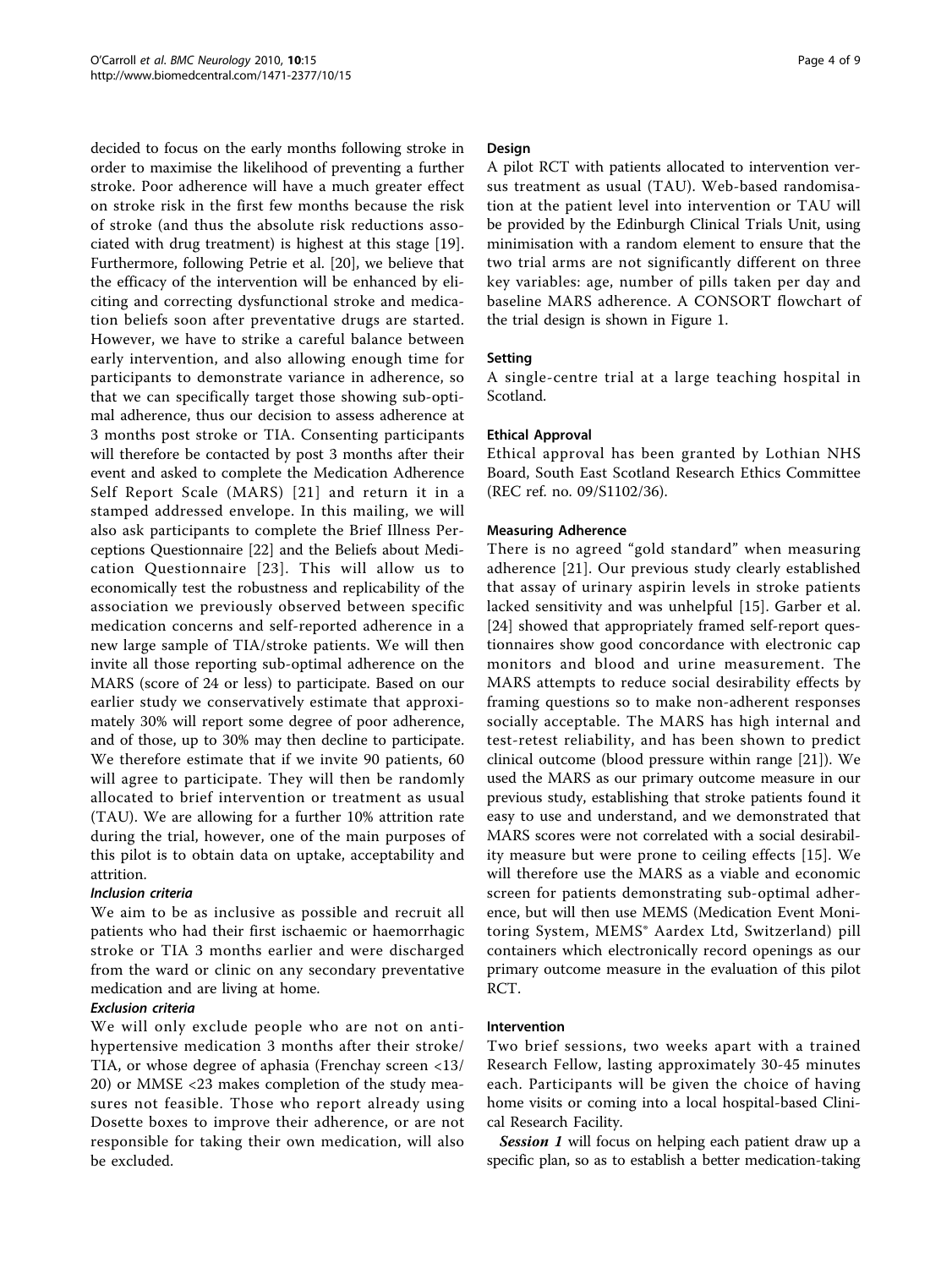<span id="page-4-0"></span>

routine using an implementation intentions approach. Patients will be helped to complete an individualised worksheet plan for each scheduled daily dose of antihypertensive medication, following Brown et al. [[17](#page-7-0)]. The participant and Research Fellow will both keep a copy of the plan. Baseline blood pressure readings will also be taken during Session 1.

Session 2. The effectiveness of the implementation intentions plan and any barriers/difficulties in following the plan will be reviewed in session 2, with individuallytailored coping strategies/plans developed collaboratively, following the methods outlined by Sniehotta et al.

[[25\]](#page-7-0). This session will also focus on eliciting and, if appropriate, challenging patients' beliefs regarding their medication, e.g. beliefs regarding toxicity, dependence, fears regarding medications interacting harmfully etc., using the participants' responses on the BIPQ and the BMQ as a basis. The aim here will be to correct any misperceptions and provide evidence so that participants' medication necessity beliefs come to outweigh their medication concerns beliefs. Previous work has demonstrated that better adherence results when medication necessity beliefs outweigh concerns [\[14](#page-7-0)]. Modification of erroneous beliefs about stroke will be based on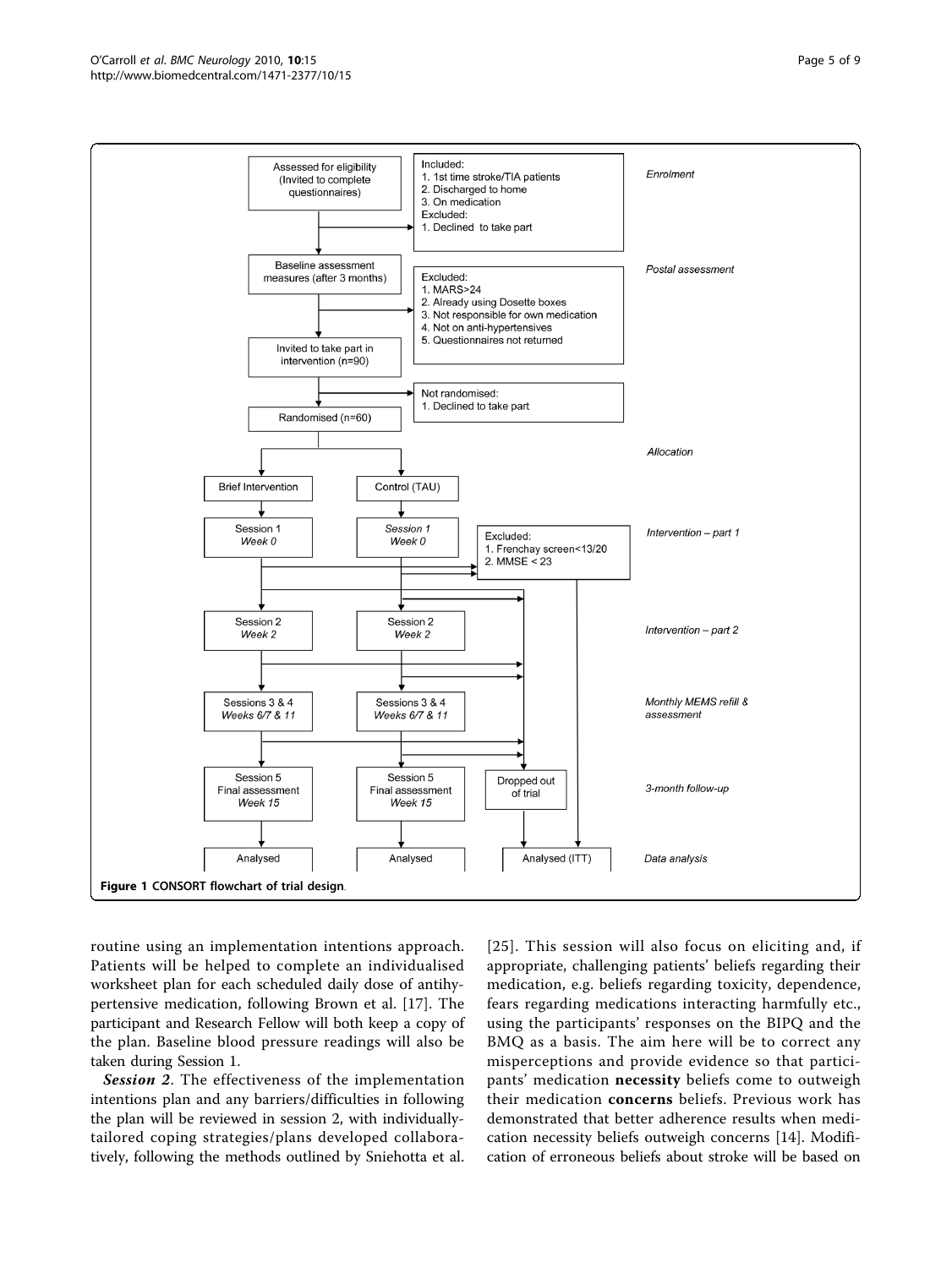the model of Petrie et al. [[20](#page-7-0)] who elicited and modified patients' dysfunctional beliefs regarding their recent myocardial infarction. This resulted in faster return to work and lower angina symptoms at 3 months. If the Research Fellow is unable to answer any specific questions regarding the patient's stroke or medication, then immediately following the interview, the RA will email the query to one of the stroke consultant experts on the research team, and the RA will then telephone the patient with the information within 7 days of the interview. At the end of session 2, the Research Fellow will fill each participant's MEMS medication bottle with the following month's supply of antihypertensive medication. (We propose using the patients' existing supply of antihypertensive medication. A check will be taken at session 1, and if supplies are running low, participants will be asked to obtain their repeat prescription in advance of session 2). For each of the next three months (Sessions 3-5), the Research Fellow will repeat this process, and also take an electronic reading from the MEMS cap, downloading the data on to a laptop PC for later analysis. At the first of these follow-up visits (Session 3), participants will again complete the Brief Illness Perceptions Questionnaire (BIPQ) [[22](#page-7-0)] and the Beliefs about Medications Questionnaire (BMQ) in order to test whether the intervention has resulted in changes to stroke and/or medication beliefs [\[23](#page-7-0)]. At the final visit, at 3-month follow-up (Session 5), the outcome measures will be administered.

## Control condition

Participants in the control group will receive the same number of Research Fellow visits and will complete the same questionnaires at the same timepoints as the intervention group. MEMS readings and BP recordings will also be taken, as detailed in the intervention arm. During the first 2 sessions, the Research Fellow will also engage control group participants in non-medication related conversation, e.g. how they are feeling, how they are spending their time etc. in an attempt to provide some control for non-specific effects of attention/social contact.

In both conditions, all interviews will be timed and digitally audio-recorded and transcribed for supervision feedback and check on treatment fidelity.

#### Primary outcomes

Medication adherence will be recorded using MEMS (Medication Event Monitoring System, MEMS® Aardex Ltd, Switzerland) pill containers which electronically record openings. Following Brown et al. [[17\]](#page-7-0), and in line with previous studies using this method, we shall use the following main outcomes, counting each opening as a presumptive dose: (a) percentage of doses taken

(versus doses prescribed), (b) percentage of days on which the correct number of doses was taken, and (c) percentage of doses taken on schedule. Again, following Brown et al. [[17](#page-7-0)], we designate doses as having been taken on schedule if the MEMS bottle was opened within a 3-hour (plus or minus) time window for each dose. The electronic monitoring caps can be connected to a personal computer that reads the data from the pill caps' microprocessors and generates a printout of every pill bottle opening over an extended time period (in this case, the preceding month). Because patients will usually be on a variety of medications, we will target antihypertensive medication for MEMS measurement, particularly as there is clear evidence regarding poorly treated blood pressure significantly increasing the risk of future vascular events, and as stated in the introduction, it is estimated that only 30-50% of patients regularly take their antihypertensive drugs as prescribed [[2\]](#page-7-0). If patients are taking more than one antihypertensive, we shall target the drug that is taken most frequently. MEMS have been successfully used in a variety of medication adherence interventions e.g. Brown et al. [\[17\]](#page-7-0). However, as with most methods in this area, MEMS measurement is not immune from the Hawthorne effect, i.e. medicationtaking behaviour is often improved in the short-term as a direct consequence of it being measured [\[26](#page-8-0)]. We shall therefore use MEMS containers to record medication taking in both intervention and control arms for 3 months. We predict in the control arm that adherence will gradually drop off over the 3 months (as the Hawthorne effect fades), whereas there will be an increase or no change over the 3 months in the intervention arm. A recent three-month RCT aimed at improving adherence to medication in HIV-affected individuals also used this MEMS evaluation of outcome, and in the intention to treat analysis showed no change in the TAU arm, but a significant improvement in the psychological intervention arm, with a controlled effect size of 1.0 [[27](#page-8-0)]. We acknowledge the limitation in this pilot that the Research Fellow will not be blind to treatment arm; however, as our primary outcome is MEMS automated recording of days per month that the correct dose of hypertensive was taken, the potential for bias is significantly reduced.

Secondary outcomes will include (a) MARS selfreported adherence of all secondary preventative medication, (b) systolic and diastolic blood pressure.

## Analysis

MEMS data will be analysed using an intention to treat protocol in a repeated-measures mixed-design (2 groups \* 3 time points). One of the primary aims of this pilot study is to determine the effect size achieved by this pilot to inform the sample size calculation for a larger,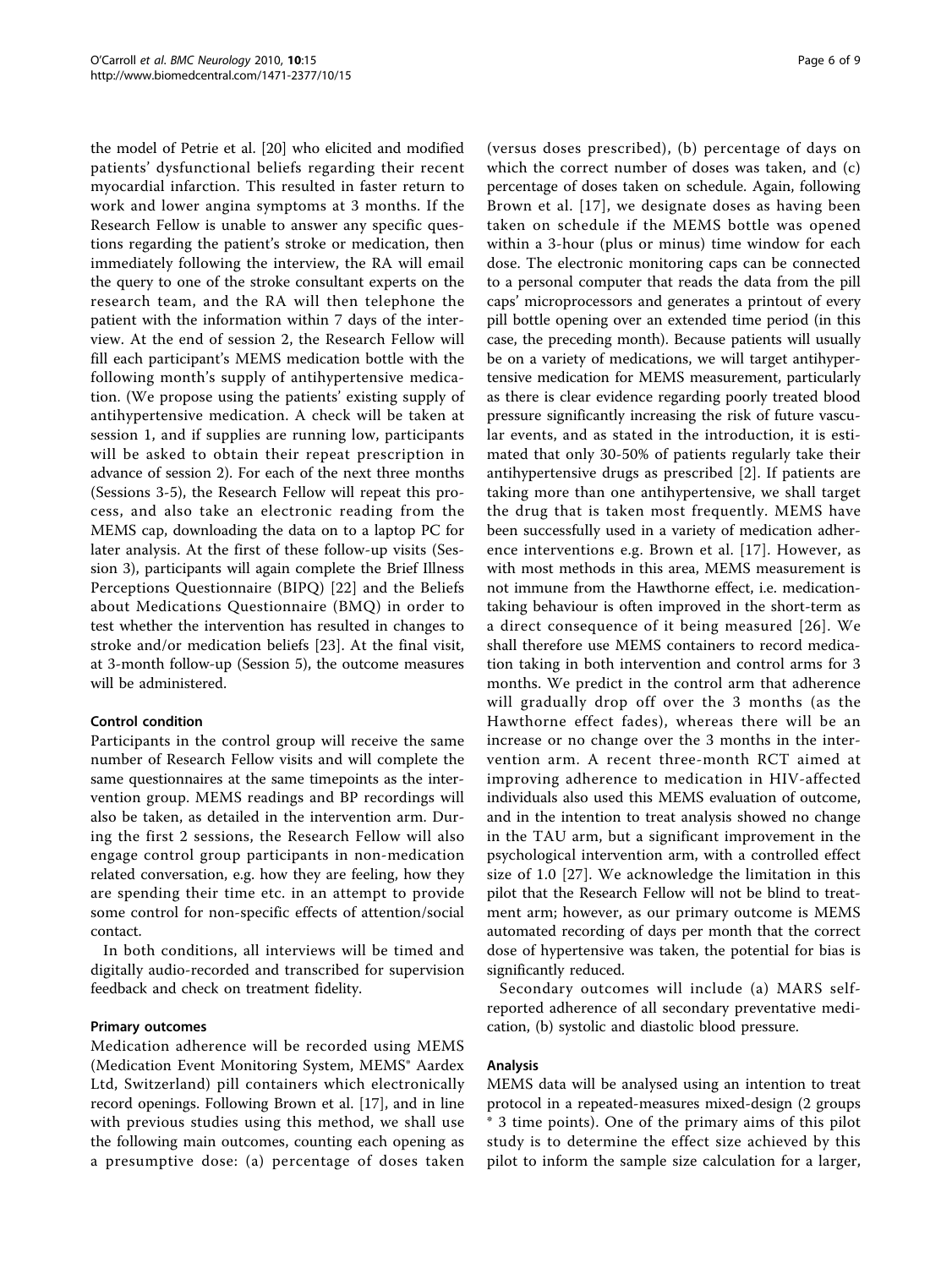more definitive multi-centre study. (We acknowledge that the effect size observed may differ from what one would see in a large trial, however, the effect size sought in the large trial should be within the 95% CI of the estimate derived from this pilot. The pilot will thus give a useful measure of the variability of the primary outcome measures). Using G-Power [[28\]](#page-8-0) for this pilot, we calculate that with 2 arms of 30 participants, focusing on the treatment group by time interaction term, we should be able to detect an effect size of 0.2, with a power of 0.80 and alpha set at 0.05 (i.e. a 0.2 of a standard deviation improvement in the brief intervention arm in number of days per month that the correct antihypertensive medication is taken, relative to the TAU arm).

## Control variables

At Session 1, following Trewby et al. [[29\]](#page-8-0) and our previous study, all participants will be asked to complete a baseline measure of their perception of the benefit (0- 100%) provided by their current stroke prevention medication using a simplified graphical presentation card. Participants will also complete the Mini-Mental State Examination (MMSE), as we previously demonstrated that younger age, lower MMSE and low perceived benefit of medication were all related to poor adherence [[15\]](#page-7-0). Finally, we will determine whether these, and other baseline characteristics (e.g. prior use of reminder packaging and partner involvement in reminding to take medication), are related to treatment outcome.

## Evaluation

The effects of the intervention will be evaluated in all participants via measurement of the primary and secondary outcome variables listed above. The Research Fellow will also take baseline and 3-month follow-up blood pressure measurements using an OMRON M10- IT BP monitor following a standardised protocol (mean of 3 recordings). The blood pressure results will be fed back to the participants and their GPs in both intervention and TAU arms, together with simple information regarding ideal values. (NB we do not expect significant change in these physiological variables in this pilot, but these may change - albeit over a longer time period - in a larger trial and we wish to assess feasibility and patient acceptability). On completion, patients in the intervention arm only will also take part in a brief semi-structured interview to assess their views regarding the intervention. They will also be asked to complete Likerttype scales assessing (a) ease of understanding, (b) acceptability and (c) perceived benefit for each of the intervention components, namely, 1) medication routine planning worksheet, 2) discussion/information regarding medication, 3) discussion/information regarding stroke, and 4) blood pressure measurement. Additional file [1](#page-7-0): Table S1 details all patient contacts and assessments at each time point.

#### Process evaluation

We will test if any change in adherence is mediated by changes in medication beliefs (Beliefs about Medications Questionnaire - BMQ) and/or illness beliefs (Brief Illness Perceptions Questionnaire).

#### Timetable

This is a 31-month project. The Research Fellow will spend months 1-3 learning techniques for eliciting and modifying patients' dysfunctional beliefs regarding their stroke and their medication. Patients will be invited to participate from month 3 onwards. It is anticipated that the running of the trial will take 24 months (months 4- 27). Postal recruitment will be used to collect baseline data on the MARS, BMQ and BIPQ self-report measures, and to identify participants who are suitable for the intervention. Each participant recruited into the intervention will participate for roughly four months, thus we envisage 6\*4 month blocks, with approximately 10 patients being run concurrently in any one of these blocks. They will each require 5 face-to-face contacts (choice of home visit or meeting in the local Clinical Research Facility) over the participation period. Session 1 is when the remaining baseline measures will be completed and the implementation worksheet plan drawn up. Session 2 is two weeks later when the plan is reviewed and elicitation and modification of illness and medication beliefs will be conducted, and the MEMS containers filled for the following month. Sessions 3 and 4 are brief monthly meetings to take a MEMS cap reading and refill the MEMS bottle. BMQ and BIPQ scores will also be collected at Session 3. The final outcome measures will be taken at Session 5. Months 28-31 will be spent analysing the data and in preparing the final report and papers for conference presentation and publication.

#### **Discussion**

Improving adherence to appropriate prescriptions of existing efficacious treatments may well represent the best investment for improving self-management of longterm medical conditions [\[1](#page-7-0)]. This work has the potential to improve adherence, treatment efficacy and reduce health service waste. A health economic evaluation would be central to any subsequent large-scale trial. This pilot trial is a logical development from our recent study of determinants of medication adherence in stroke patients [[15\]](#page-7-0), and is novel in that it is targeting both intentional and non-intentional non-adherence via belief modification and implementation intentions respectively. The intervention is based on self-regulation theory and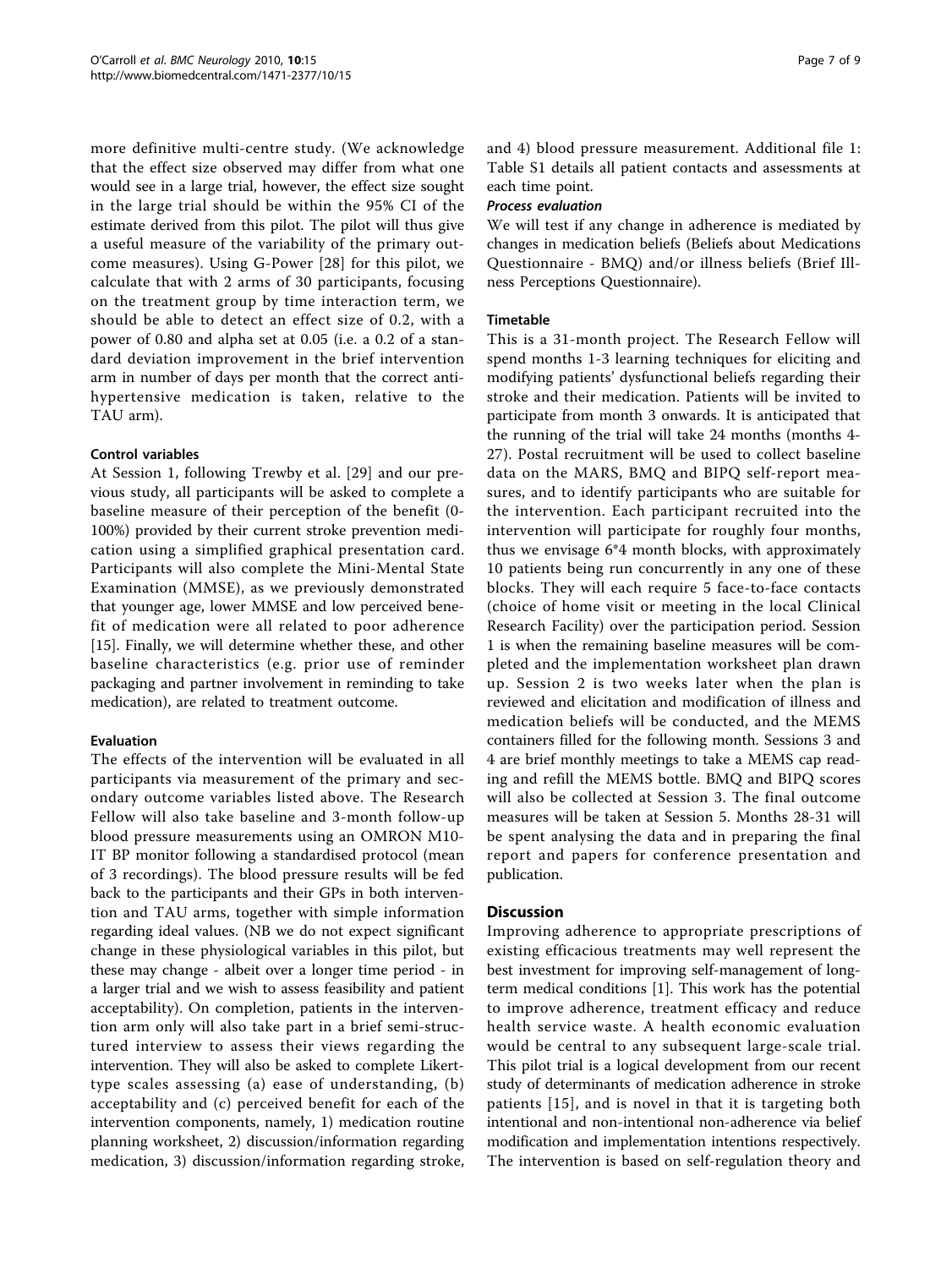<span id="page-7-0"></span>is brief, practicable and capable of being delivered by trained non-specialist health workers in an NHS setting. In a recent critical evaluation of adherence interventions [21], 6 consistent weaknesses in the field were identified: 1) narrow focus for intervention, in particular a failure to consider both intentional and non intentional nonadherence, 2) "one size fits all" approach i.e. not patientcentred, 3) failure to specify the content of the intervention, 4) "black box" evaluation, 5) lack of theoretical framework and 6) little or no process evaluation. Our proposed study addresses each of these weaknesses in that we are tackling intentional and non-intentional non-adherence, are using a patient-centred approach by eliciting individualised concerns, are describing the nature and content of the intervention, thus allowing for replication, are using Leventhal's self-regulatory model as our theoretical framework and are testing process by assessing whether change in adherence is attributable to changes in illness and/or medication beliefs and/or reduced forgetting. This work has the potential to significantly improve the efficacy of a broad range of treatments in the NHS. If the results of the pilot are promising, a larger more definitive study in stroke patients would be planned and similar evaluations in other chronic conditions should also be considered.

Additional file 1: Table S1: Details and schedule of IAMSS assessment procedures. The table shows all patient contacts and details of the assessments taken at each time point. Click here for file [ http://www.biomedcentral.com/content/supplementary/1471-2377-10- 15-S1.DOC ]

#### Acknowledgements

This is a new research project, funded by a grant from the Scottish Government, Department of Health, Chief Scientist Office, reference number CZH/4/569.

#### Author details

<sup>1</sup>Department of Psychology, Stirling University, Stirling, UK.<sup>2</sup>Department of Clinical Neurosciences, Western General Hospital, Crewe Road, Edinburgh, UK. <sup>3</sup>Psychology Department, William Guild Building, University of Aberdeen, Aberdeen, UK.

#### Authors' contributions

All the authors were directly involved in the discussions that led to the joint writing of this study protocol. All authors read and approved the final version of the study protocol.

#### Competing interests

The authors declare that they have no competing interests.

#### Received: 22 January 2010 Accepted: 24 February 2010 Published: 24 February 2010

#### References

- 1. World Health Organisation: Adherence to long term therapies: evidence for action Geneva: World Health Organisation 2003.
- 2. Stephenson J: [Noncompliance may cause half of antihypertensive drug](http://www.ncbi.nlm.nih.gov/pubmed/10432015?dopt=Abstract) "[failures](http://www.ncbi.nlm.nih.gov/pubmed/10432015?dopt=Abstract)". Journal of the American Medical Association 1999, 282:313-314.
- 3. Newby LK, LaPointe NM, Chen AY, Kramer JM, Hammill BG, DeLong ER, Muhlbaier LH, Califf RM: [Long-term adherence to evidence-based](http://www.ncbi.nlm.nih.gov/pubmed/16401776?dopt=Abstract) [secondary prevention therapies in coronary artery disease.](http://www.ncbi.nlm.nih.gov/pubmed/16401776?dopt=Abstract) Circulation 2006, 113:203-212.
- 4. Rasmussen JN, Chong A, Alter DA: [Relationship between adherence to](http://www.ncbi.nlm.nih.gov/pubmed/17213401?dopt=Abstract) [evidence-based pharmacotherapy and long-term mortality after acute](http://www.ncbi.nlm.nih.gov/pubmed/17213401?dopt=Abstract) [myocardial infarction.](http://www.ncbi.nlm.nih.gov/pubmed/17213401?dopt=Abstract) Journal of the American Medical Association 2007, 297:177-186.
- 5. Albert NM: [Improving medication adherence in chronic cardiovascular](http://www.ncbi.nlm.nih.gov/pubmed/18827087?dopt=Abstract) [disease.](http://www.ncbi.nlm.nih.gov/pubmed/18827087?dopt=Abstract) Critical Care Nurse 2008, 28:54-64.
- 6. Haynes RB, Ackloo E, Sahota N, McDonald HP, Yao X: Interventions for enhancing medication adherence. Cochrane Database of Systematic Reviews 2008, , 2: CD000011.
- 7. Department of Health (UK): Reducing brain damage: faster access to better stroke care London: The Stationery Office 2005.
- Warlow C, Sandercock P, Hankey G, van Gijn J, Dennis M, Bamford J, Wardlaw J, Sudlow C, Rinkel G, Rothwell P: Stroke: Practical Management Oxford: Blackwell, 3 2008.
- 9. SIGN: Management of patients with stroke or TIA: assessment, investigation, immediate management and secondary prevention. A national clinical guideline Edinburgh: Scottish Intercollegiate Guidelines Network 2008.
- 10. Hamann GF, Weimar C, Glahn J, Busse O, Diener HC: Adherence to secondary stroke prevention strategies - results from the German Stroke Data Bank. Cerebrovascular Disease 2003, 15:282-288.
- 11. Sappok T, Faulstich A, Stuckert E, Kruck H, Marx P, Koennecke HC: [Compliance with secondary prevention of ischemic stroke: a prospective](http://www.ncbi.nlm.nih.gov/pubmed/11486121?dopt=Abstract) [evaluation.](http://www.ncbi.nlm.nih.gov/pubmed/11486121?dopt=Abstract) Stroke; a journal of cerebral circulation 2001, 32:1884-1889.
- 12. De Schryver EL, van Gijn J, Kappelle LJ, Koudstaal PJ, Algra A: [Non](http://www.ncbi.nlm.nih.gov/pubmed/15868068?dopt=Abstract)[adherence to aspirin or oral anticoagulants in secondary prevention](http://www.ncbi.nlm.nih.gov/pubmed/15868068?dopt=Abstract) [after ischaemic stroke.](http://www.ncbi.nlm.nih.gov/pubmed/15868068?dopt=Abstract) Journal of Neurology 2005, 252:1316-1321.
- 13. Leventhal H, Diefenbach M, Leventhal EA: Illness cognition: using common sense to understand treatment adherence and affect cognition interactions. Cognitive Therapy and Research 1992, 16:143-163.
- 14. Clifford S, Barber N, Horne R: [Understanding different beliefs held by](http://www.ncbi.nlm.nih.gov/pubmed/18157998?dopt=Abstract) [adherers, unintentional nonadherers, and intentional nonadherers:](http://www.ncbi.nlm.nih.gov/pubmed/18157998?dopt=Abstract) [application of the Necessity-Concerns Framework.](http://www.ncbi.nlm.nih.gov/pubmed/18157998?dopt=Abstract) Journal of Psychosomatic Research 2008, 64:41-46.
- 15. O'Carroll RE, Hamilton B, Whittaker J, Dennis M, Johnston M, Sudlow C, Warlow C: Psychological factors which influence adherence to medication in stroke survivors. CSO Final Report Vol CZH/4/297 2008.
- 16. Webb TL, Sheeran P: [Does changing behavioral intentions engender](http://www.ncbi.nlm.nih.gov/pubmed/16536643?dopt=Abstract) [behavior change? A meta-analysis of the experimental evidence.](http://www.ncbi.nlm.nih.gov/pubmed/16536643?dopt=Abstract) Psychological Bulletin 2006, 132:249-268.
- 17. Brown I, Sheeran P, Reuber M: Randomized Controlled Trial of an Implementation Intention Intervention to Enhance Adherence with Antiepileptic Drug Treatment. Epilepsy & Behaviour 2009, 16:634-639.
- 18. Craig P, Dieppe P, Macintyre S, Michie S, Nazareth I, Petticrew M: Developing and evaluating complex interventions: the new Medical Research Council guidance. British Medical Journal 2008, 337a:1655.
- 19. Coull AJ, Rothwell PM: [Underestimation of the early risk of recurrent](http://www.ncbi.nlm.nih.gov/pubmed/15192248?dopt=Abstract) [stroke: evidence of the need for a standard definition.](http://www.ncbi.nlm.nih.gov/pubmed/15192248?dopt=Abstract) Stroke; a journal of cerebral circulation 2004, 35:1925-1929.
- 20. Petrie KJ, Cameron LD, Ellis CJ, Buick D, Weinman J: [Changing illness](http://www.ncbi.nlm.nih.gov/pubmed/12140347?dopt=Abstract) [perceptions after myocardial infarction: an early intervention](http://www.ncbi.nlm.nih.gov/pubmed/12140347?dopt=Abstract) [randomized controlled trial.](http://www.ncbi.nlm.nih.gov/pubmed/12140347?dopt=Abstract) Psychosomatic Medicine 2002, 64:580-586.
- 21. Horne R, Weinman J, Barber N, Elliot RA, Morgan M: Concordance, Adherence and Compliance in Medication Taking: a conceptual map and research priorities London: Centre for NHS Service Delivery and Organisation NCSSDO 2006.
- 22. Broadbent E, Petrie K, Weinman J: The Brief Illness Perception Questionnaire (BIPQ): Validity and Reliability. International Journal of Behavioral Medicine 2004, 11:278.
- 23. Horne R, Weinman J, Hankins M: The beliefs about medicines questionnaire: the development and evaluation of a new method for assessing the cognitive representation of medication. Psychology and Health 1999, 14:1-24.
- 24. Garber MC, Nau DP, Erickson SR, Aikens JE, Lawrence JB: [The concordance](http://www.ncbi.nlm.nih.gov/pubmed/15213489?dopt=Abstract) [of self-report with other measures of medication adherence: a summary](http://www.ncbi.nlm.nih.gov/pubmed/15213489?dopt=Abstract) [of the literature.](http://www.ncbi.nlm.nih.gov/pubmed/15213489?dopt=Abstract) Medical Care 2004, 42:649-652.
- 25. Sniehotta FF, Scholz U, Schwarzer R: [Action plans and coping plans for](http://www.ncbi.nlm.nih.gov/pubmed/16480553?dopt=Abstract) [physical exercise: A longitudinal intervention study in cardiac](http://www.ncbi.nlm.nih.gov/pubmed/16480553?dopt=Abstract) [rehabilitation.](http://www.ncbi.nlm.nih.gov/pubmed/16480553?dopt=Abstract) British Journal of Health Psychology 2006, 11:23-37.